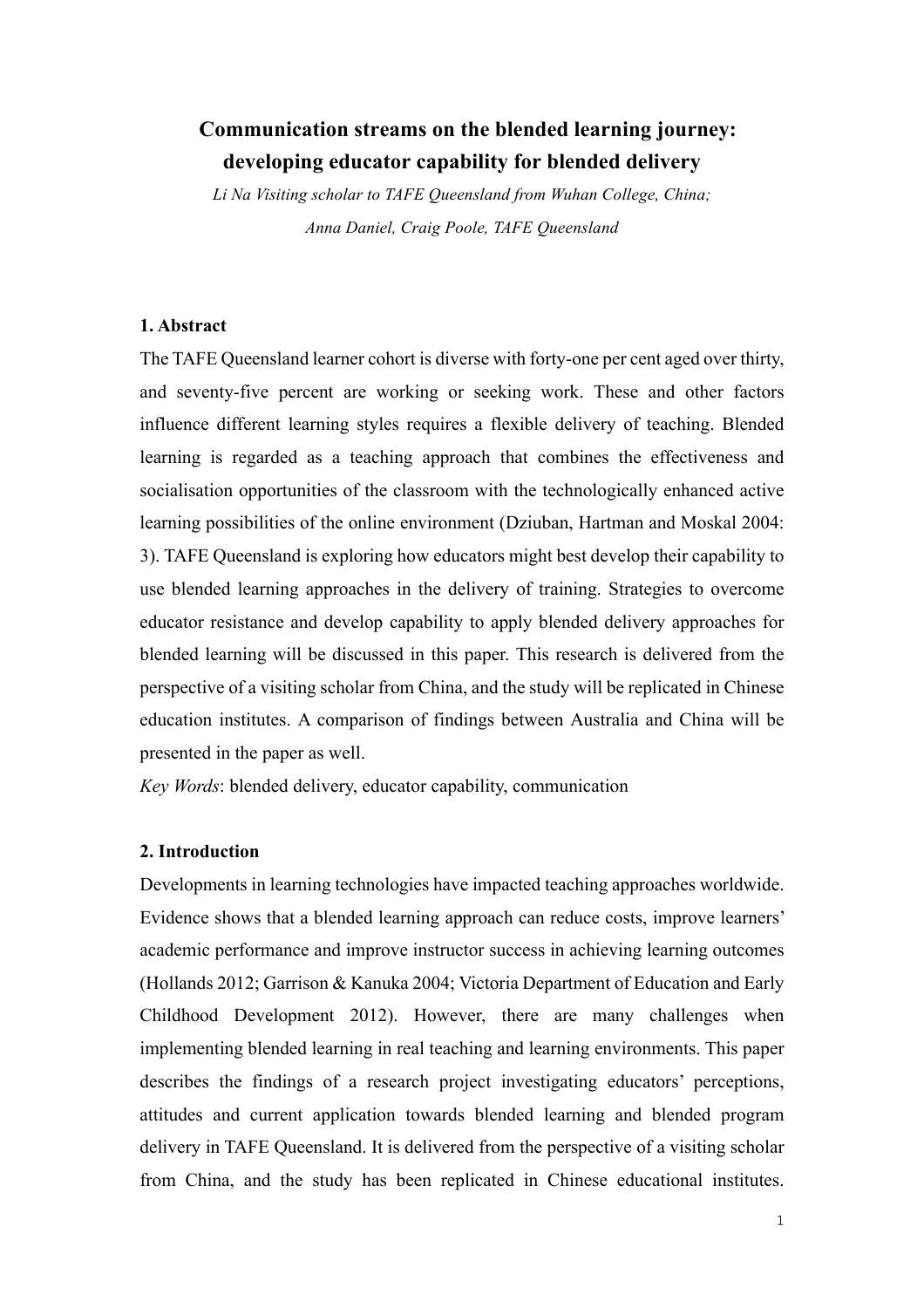Comparison of findings between Australia and China are also outlined in this research.

# **3. Literature review**

# *3.1 What is blended learning?*

Blended learning, (or hybrid or mixed mode instruction) is generally seen as delivery of course content using both face-to-face instruction and online media. However, the definition of blended learning is "murky" (Ocak 2011, 690). Ocak (ibid.) collated parameters to define and distinguish blended delivery, including the portion of the content online and the technology used (including computer mediated).

Instead of defining blended learning, Sharpe, Benfield, Roberts, and Francis (2006, 18) synthesized eight dimensions of blended learning, including delivery different modes (face-to-face and distance education), technology (mixtures of web-based technologies), chronology (synchronous and asynchronous interventions), locus (practice-based vs. classroom based learning), roles (multi-disciplinary or professional groupings), pedagogy (different pedagogical approaches), focus (acknowledging different aims), direction (instructor-directed vs. autonomous or learner-directed learning).

This project relies mostly upon the work of Mehmet Ocak (2011) and Dziuban, Hartman, and Moskal (2004, 3), who recommend that blended learning "should be viewed as a pedagogical approach that combines the effectiveness and socialization opportunities of the classroom with the technological enhanced active learning possibilities of the online environment". They suggest blended learning should be approached not merely as a temporal construct, but rather as a fundamental redesign of the instructional model with the following characteristics:

- A shift from lecture- to student-centred instruction in which students become active and interactive learners (this shift should apply to the entire course, including the face-to-face contact sessions);
- Increases in interaction between student-instructor, student-student, studentcontent, and student-outside resources; and
- Integrated formative and summative assessment mechanisms for students and instructor (Dziuban, Hartman and Moskal, 2004, 3).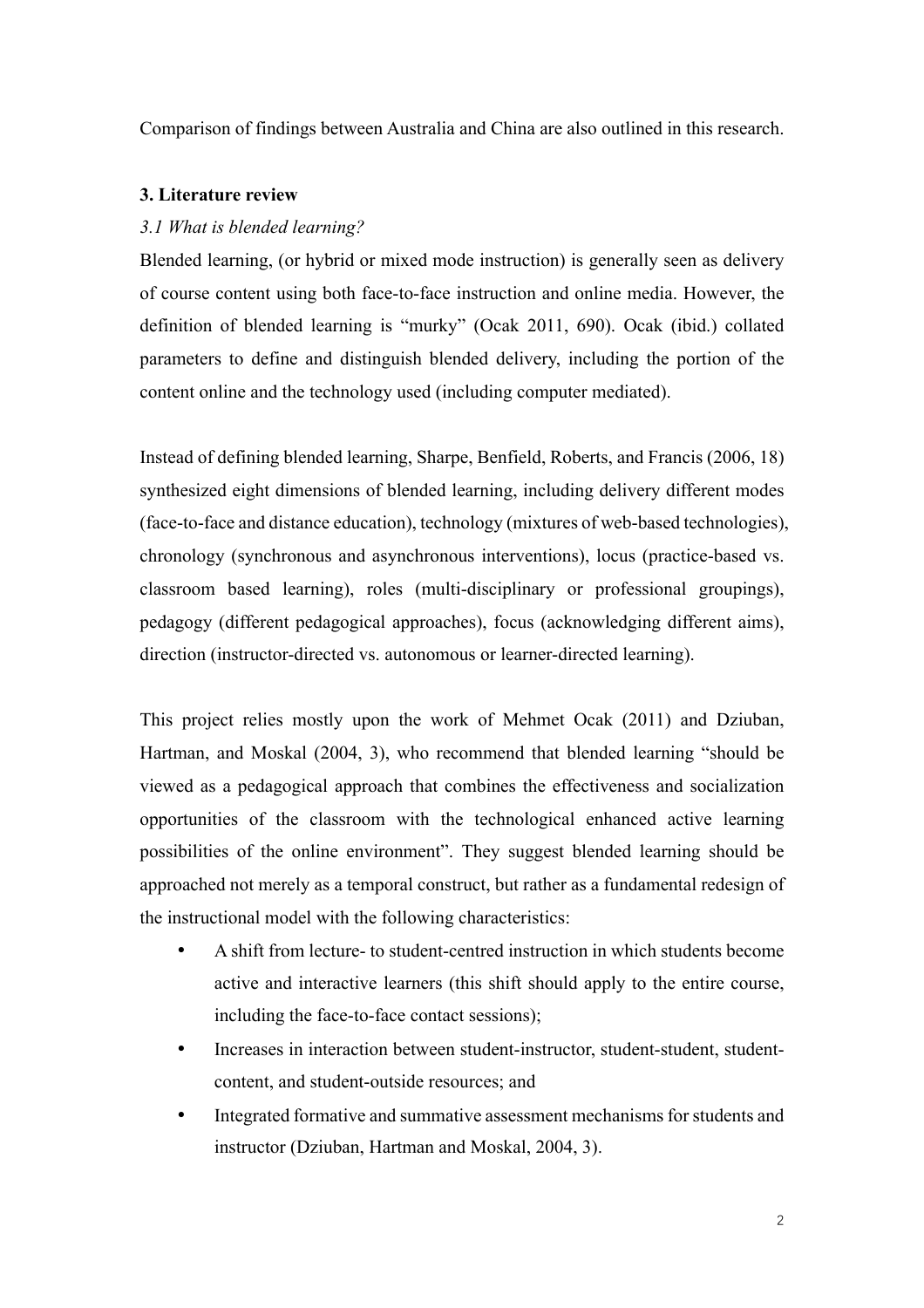# *3.2. Distinguishing blended learning from other instructional approaches*

The diverse modes of e-learning in terms of form and application including online, flipped and blended delivery are often confused. Dziuban, Hartman and Moskal, (2004) recognise delivery approaches as a *continuum* ranging from fully face-to-face to fully online. Where each delivery item sits on that continuum depends upon many factors.



**Delivery Approaches**

Figure influenced by Dziuban, Hartman and Moskal, (2004) and Sener (2015).

*Online delivery* describes when course activity including instruction and peer-to-peer activities, assessment and feedback is conducted online using tools including virtual classrooms; learning management systems and digital libraries. Sener (2015, para.13) notes "purely online courses totally eliminate geography as a factor in the relationship between the student and the institution."

*Blended delivery* combines face-to-face and online instruction, allowing for individual reflection and face-to-face collaborative team work. The delivery approach may be determined by the optimal learning environment for each activity. It is a type of webenhanced classroom instruction but also classroom-enhanced online instruction. Both digital and physical are blended to some extent and are mutually enhancing. The Online Report Card  $(2016, 7)$  – a benchmark online education survey - defines blended delivery as having "between 30% and 80% of course content delivered online." However, we believe it's not the percentage of content online that is significant, it's more the way the course is designed. The two components (online and face-to-face) of blended learning need to be balanced and facilitate rather than inhibit each other.

*Flipped delivery* is a form of blended delivery where the educator puts the content and theory online for students to learn and reflect on at home, in their own time. Face to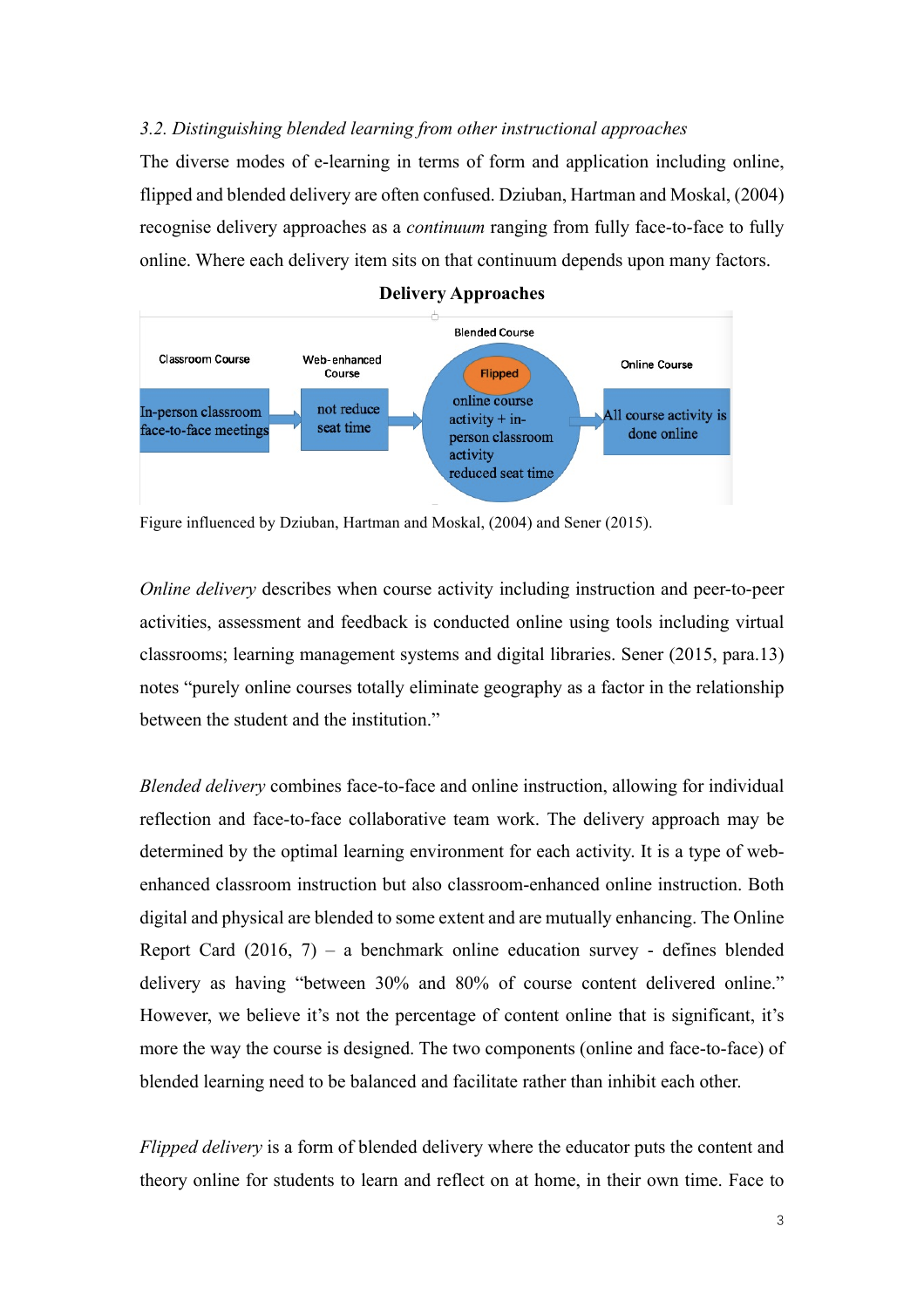face class time is then spent on practical activities. The educator's role becomes one of responding to questions and encouraging higher order thinking as students apply the theory they have learned before class.

#### **4. Purpose and Method**

There is much literature discussing the advantages and challenges of blended delivery. (e.g. Fitzgibbon & Jones, 2004), however the development of educator capability to practice blended delivery to improve learner experiences is less discussed. This research project "Building Educator Capability for Blended Learning" aims to explore blended learning and blended delivery in TAFE Queensland in order to assess needs for developing educator capability.

To better understand the current situation regarding blended learning at TAFE Queensland, we conducted five in-depth qualitative interviews with education leaders statewide - who represent and spoke on behalf of educators in their regions. In one region we could not access an education leader and so we spoke with an educator who had observed practices there. This took the total number to six. While this number is small, the interviews were in depth and with experienced regional representatives. We asked structured questions about their understanding of blended delivery, attitudes towards it, their perception of educator capabilities and the level of support from TAFE Queensland to innovate in their teaching practice. The aim of this phase of the research project was to inform a pilot that aims to improve educator capability to deliver training using a blended learning approach in TAFE Queensland. The interviews were conducted face-to-face or via videoconference, with follow-up email exchanges.

Because the project is mainly conducted by a visiting scholar from China, the same interview questions were translated into Chinese for a comparative study. For this international comparative study, five interviews were conducted with education leaders and educators from three vocational and training institutes in three different provinces in China. China and Australia have different policy and education frameworks, yet the institutes selected are similar in training offerings. The interview questions are in appendix. Transcripts were de-identified for comparative analysis, and findings are listed below.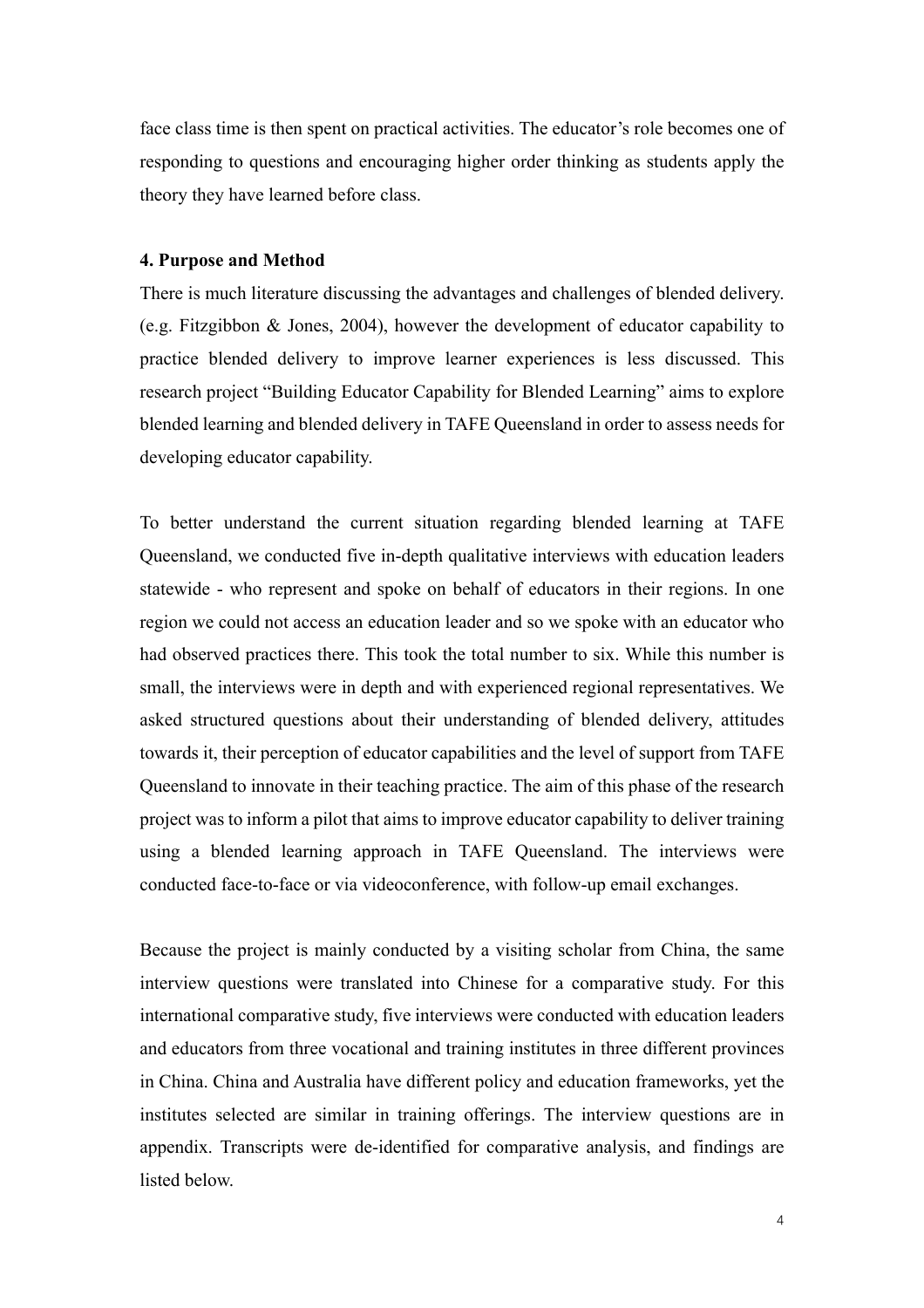## **5. Findings**

## *5.1 Identified benefits of blended learning*

Despite differences across regions and in teaching expertise, we observed a consistency in responses relating to the value of blended delivery across TAFE Queensland. With all interviewees agreeing that blended learning will benefit learners. They suggested the approach gives learners more opportunities, provides flexibility of study, suits different learning styles, offers learners more control and allows them to learn at their own pace and schedule. Blended delivery provides educators with more flexibility, in that they may extend their geographic reach to students if supported by digital resources. Interviewees suggested the teaching approach needs to move from teacher-centred to student-centred.

All interviewees suggested teaching theoretical subjects may suit blended delivery more. Four interviewees mentioned that in highly practical programs and high risk training environments such as electro-technology or carpentry, the potential for blended delivery may be lower. However, with proper design, preparation and organisation, all programs can be delivered in a blended format.

### *5.2 Challenges*

A number of common challenges were identified from all interviews. We observed that a number of factors may challenge the ability of faculty members to incorporate blended delivery into training programs including:

- technological infrastructure requiring potentially new digital skills and digital literacy;
- misconceptions around the concept of blended delivery;
- attitudinal barriers suggesting implementation of blended delivery is complex;
- lack of 'Employer' buy-in;
- allocation of adequate time necessary for planning and organisation. Inadequate time may suggest lack of institutional support; and
- support and training it involves new 'rules'.

These will now be discussed in more detail below.

Strong technological infrastructure is essential. When talking about blended learning, a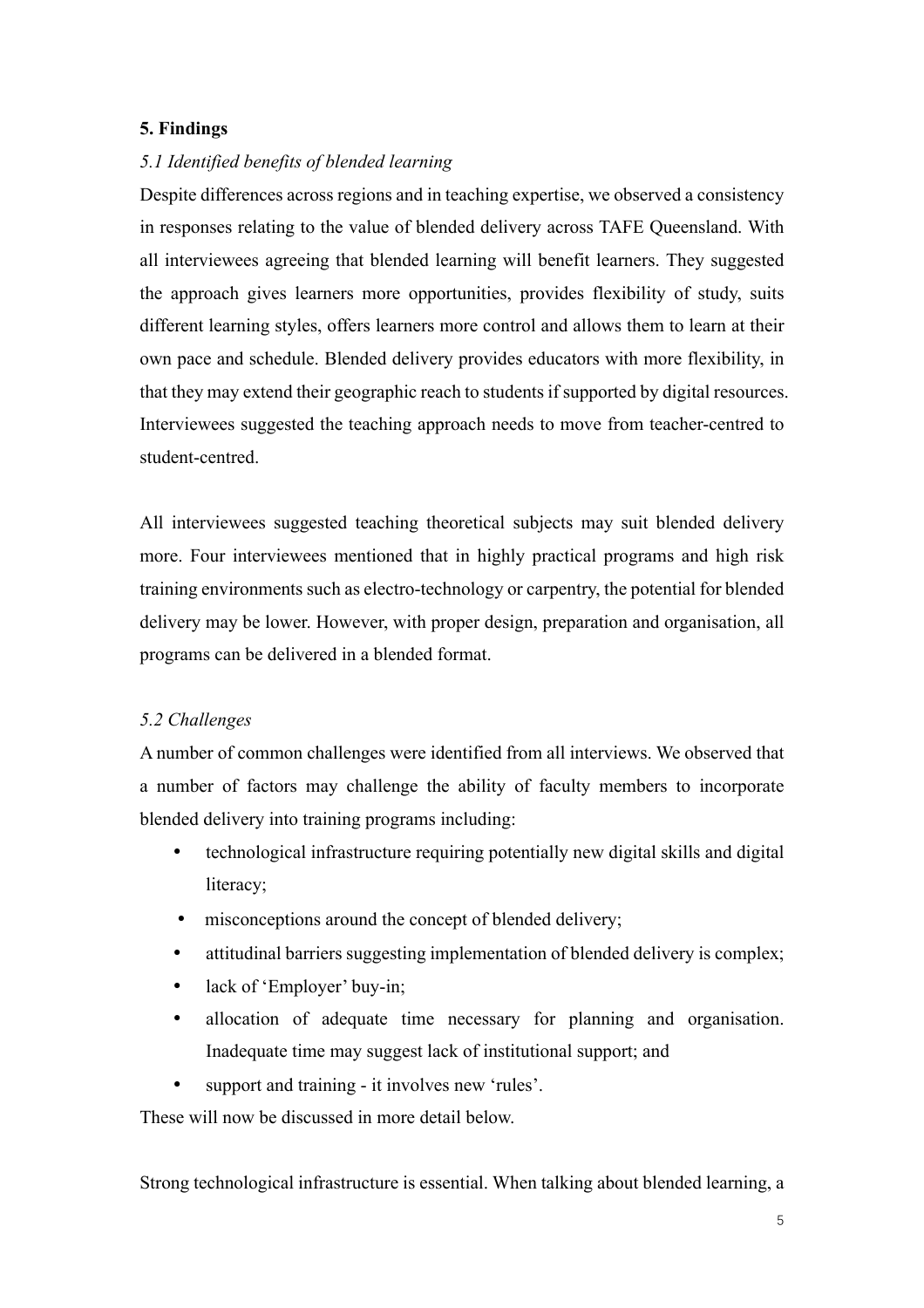primary consideration may relate to use of digital technology. Across the state, TAFE Queensland's different regions have different technical capacity which produces challenges. Learners offsite may not have appropriate internet bandwidth, download capacity or hardware. Interviewee 5 highlighted the challenges of creating digital content using poor quality hardware –Interviewee 3 emphasised that technical failures may cause students to 'give up', disengage and when it occurs with the educator their confidence and motivation towards blended delivery is damaged and they become critical of it.

Misconceptions exist among educators that online content in blended delivery is simply 'taking what happens in the classroom and resources and placing them online' without any change in teaching approach. However, blended is a more holistic pedagogical approach whereby the educator considers what parts of the program are more suited to face-to-face interaction and practical activities. Educators must think differently and reconsider delivery strategies. Interviewee 4 mentioned educators must understand and be well prepared, or the outcome may be "horrible," citing examples where the technology failed and there was a 'loss of face' for the educator, and where one educator thought blended delivery was simply putting the content online and students were seated in front of computers in a classroom. They were soon bored and disengaged.

Attitudes of educators vary from region to region. We observed that some regions face more resistance and an interviewee suggested this may be due to the age of educators (more senior educators may be change resistant and used to a traditional teaching approach). Some hold misunderstandings of blended delivery or lack confidence or need help with digital literacy. Some educators misperceive that it is driven by "staff cuts" and/or typically challenge leadership directions given without rationale: "say "you have to/must go blended before this date". However, it was also noted that resistance decreases quickly once educators understand blended delivery clearly and time is taken to effectively communicate the new approach to learners. One interviewee noted that upon understanding and seeing blended delivery in action, resistance dissipated quickly and requests for upskilling grew.

For students and learners, we heard that a student's age may influence their acceptance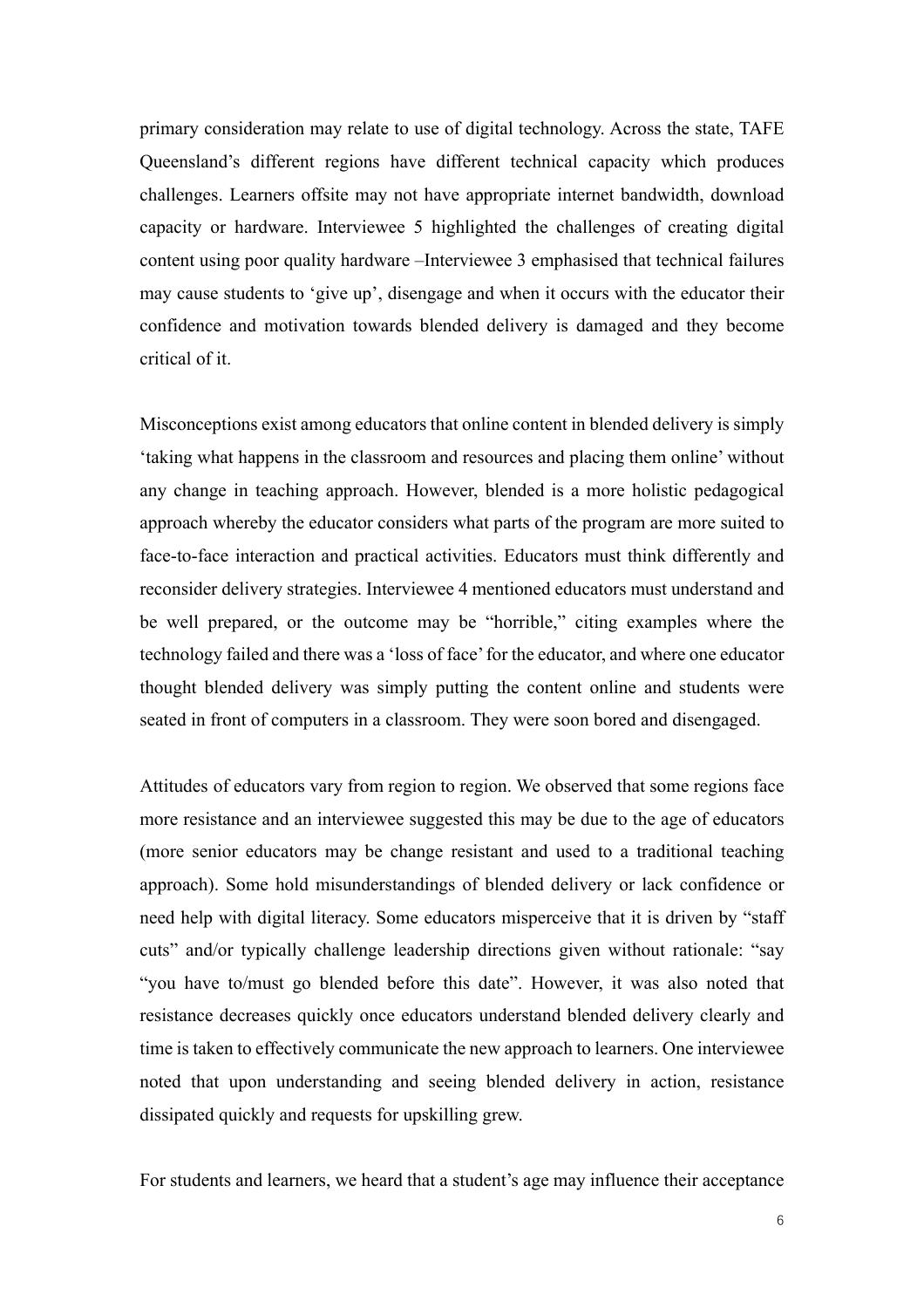of blended delivery. It was suggested that school leavers and younger students are more comfortable with digital tools, online networking, and so are more willing to go blended; while older learner cohorts may be unfamiliar with digital learning, however, have typically more self-motivation and self-control towards studying. Blended learning requires better time management and higher self-directed learning, and so this aspect balances out the typology of differences between age groups.

'Employer' buy-in' is one special point pointed out by one interviewee which drew our attention. It was commented that in addition to getting educators and students on board, it was important to secure the employer's buy-in regarding blended delivery. Employers who send apprentices to TAFE for hands-on practical experience may think blended learning will not achieve the results they expect. Employers may think blended is learning online, not in practice and apprenticeships should be practical. This interviewee suggested any change in delivery should be explained upfront to employers, especially of apprentices, and details provided about how blended learning actually has better outcomes.

'Time' is especially mentioned by all interviewees. Additional time is required to transition to blended delivery, in particular preparation, course design and training of the concepts, to address misperceptions, and gain familiarity with tools and processes. When asked about the current usage of blended delivery across the state, the consistent response was that it is not high - in the range of five to ten per cent. Yet there are outstanding examples of blended learning and blended delivery in some programs, for example in nursing and hairdressing.

'Support and Training' was noted by all interviewees as urgent and required, notably adequate time for preparation, funding and an appropriate space for practicing. However, there was wide variance in expectations and requirements for training. Because resistance is across different ranks of educators, and because there are different challenges in technical infrastructure, educator capability, digital literacy and more, training must be nuanced throughout the regions.

For example, Interviewee 3 emphasised the regional differences in the student cohort –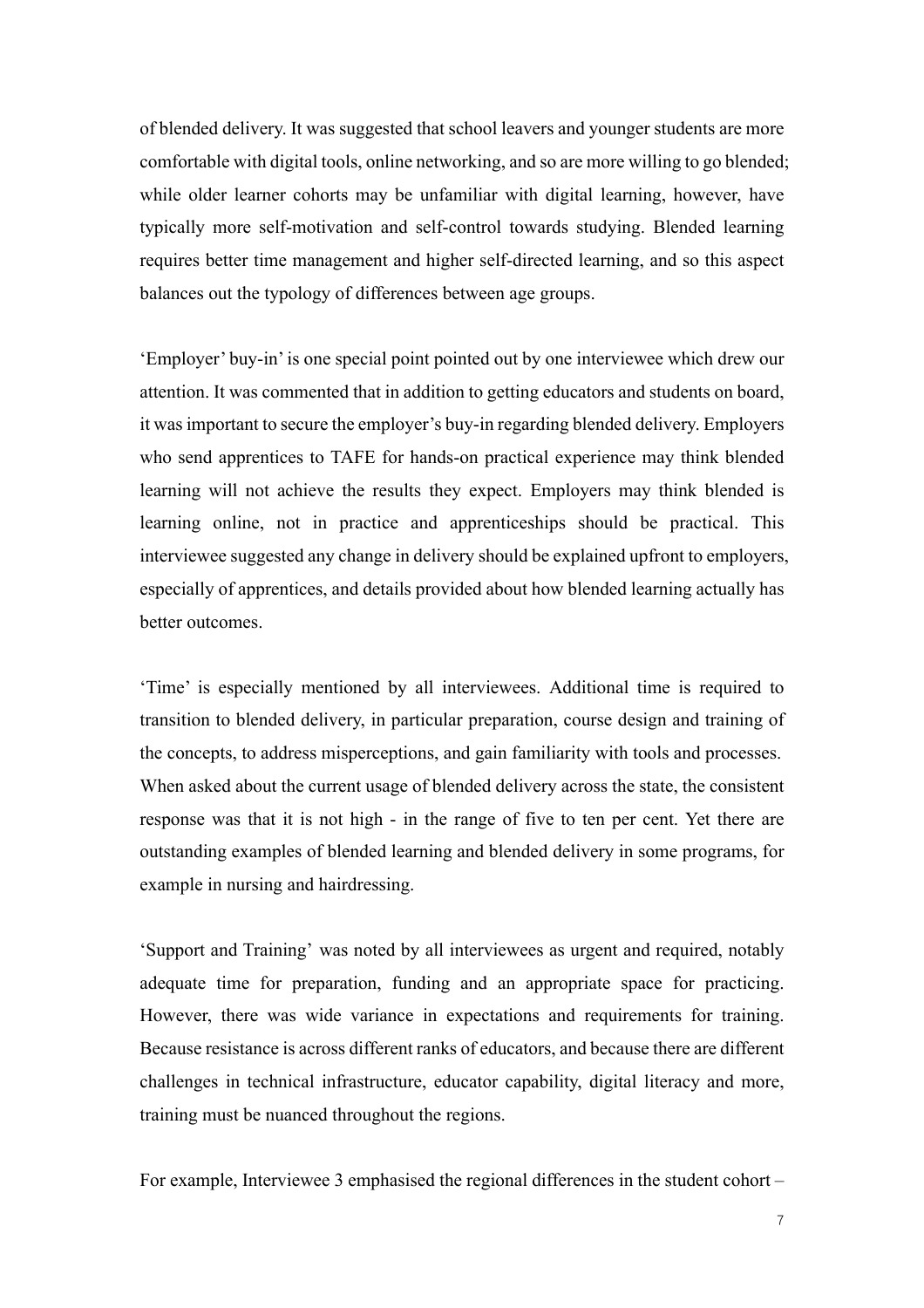geographic dispersion, socioeconomic status and financial challenges. Comments included that there's no 'one size fits all' approach to training, it must fit varied teaching expectations and learning outcomes, it 'must be nuanced to regions, and quality mustn't suffer', and specific courses (like trades) should be treated differently. One interviewee suggested educators should receive one or two weeks "offline" for formal training as part of inductions. An interviewee emphasised training should 'focus first on pedagogy rather than on technology' whereas another believed technical problems need more attention; and we observed disparity in understandings of blended learning.

#### *5.3 Comparison Study with Chinese Findings*

There are different policy settings and frameworks between the Chinese and Australian education sectors and institutes. In China, the majority of learner cohorts are directly from high school, for example, of first year students in Wuhan Polytechnic (WTP), 81.2% enter directly after graduating from high school (unpublished data from WTP-Wuhan Polytechnic 2016). Moreover, full-time learners are highly valued in Chinese education, 90% or more learners are enrolled full-time, therefore, program curriculum and 'student management<sup>1</sup> are very different from Australia.

However, interview findings are surprisingly consistent between countries. All interviewees in China agreed that blended learning and blended delivery programs may provide learners and educators with great benefits for similar reasons to their Australian counterparts. However, because of the uniformity of its learner cohort, Chinese educators focus less on flexible delivery than in Australia because there is less diversity of learners – they are predominantly full-time on-campus. Three out of five Chinese interviewees believe that with good preparation and design, blended delivery can fit all programs, however the nature of the courses affects the extent of its implementation. The current extent of blended delivery is not high, however some good examples were provided, including the WTP General English program which implemented blended models in 2008, and flipped classroom models in 2014. The change in practice to blended delivery received highly positive student feedback, and has achieved great teaching outcomes. While some interviewees from both countries mentioned programs

 $\overline{a}$ 

 $^{\rm 1}$  In China, student management refers to what in Australia is called Student Services.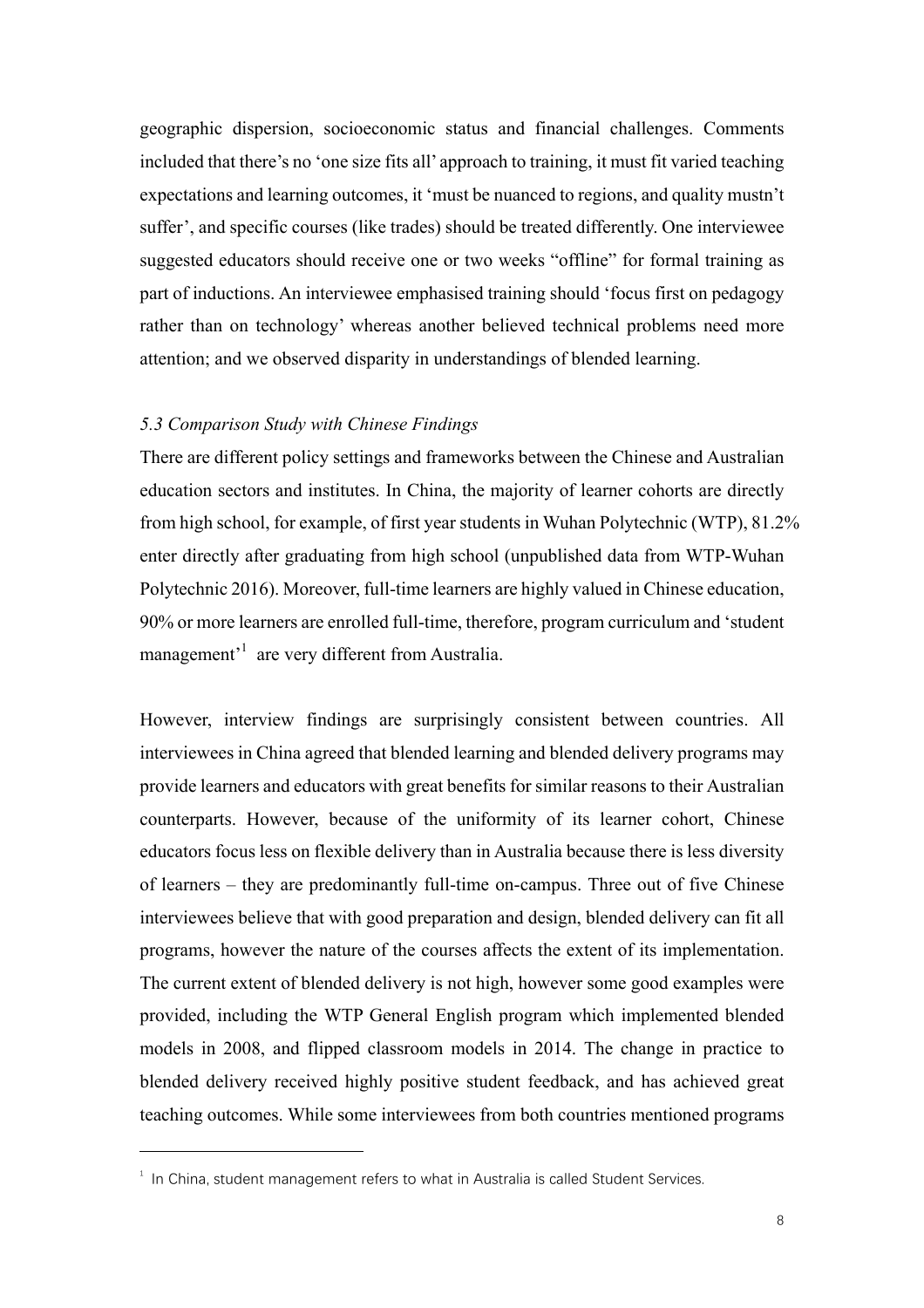with high practical content or interpersonal interaction (for example English courses and Trades) may not be suitable for blended delivery, this successful example suggests otherwise. All interviewees consistently support a managed implementation in the transition to blended delivery.

## **6. Conclusion**

The complexity and challenges mentioned above show the transition journey to blended delivery can occur over years. However, digital literacy is not the only challenge in developing educators' blended delivery capability. If an educator faces problems with blended delivery - as a result of the instructional process, community concerns or technical issues - they will need more than improved digital literacy to overcome these challenges. They must understand the concept of blended delivery and how to use it for the outcomes they need to achieve, etc. From the research findings, we noticed that consistently these challenges may be mitigated by clear communication streams between: educators and learners; educators and educators; and administration and educators, as discussed below.

With regards to communication between educators and learners, blended delivery requires greater commitment from students to learn outside of the classroom (often by themselves). It places higher requirements on self-management and time management. Low motivated learners may not succeed from this approach. This has implications for teaching practice. Classroom activities typically become more practical, hands-on, social and active. Students are no longer passive recipients of information in the classroom. To mitigate against the risks of students not preparing before class, educators must communicate their expectations clearly to students prior to class.

With regards to communication between educators and educators, we heard that some educators may lack confidence with new approaches and digital tools. This may be addressed by communication streams between educators. For example, educators with high digital literacy typically succeed in blended de livery – their success stories may be showcased to incentivise other educators. Moreover, misunderstanding can also be clarified by educators with successful blended delivery experience, such as 'they may think the technology is complex, but often it's simple;' and '…show them blended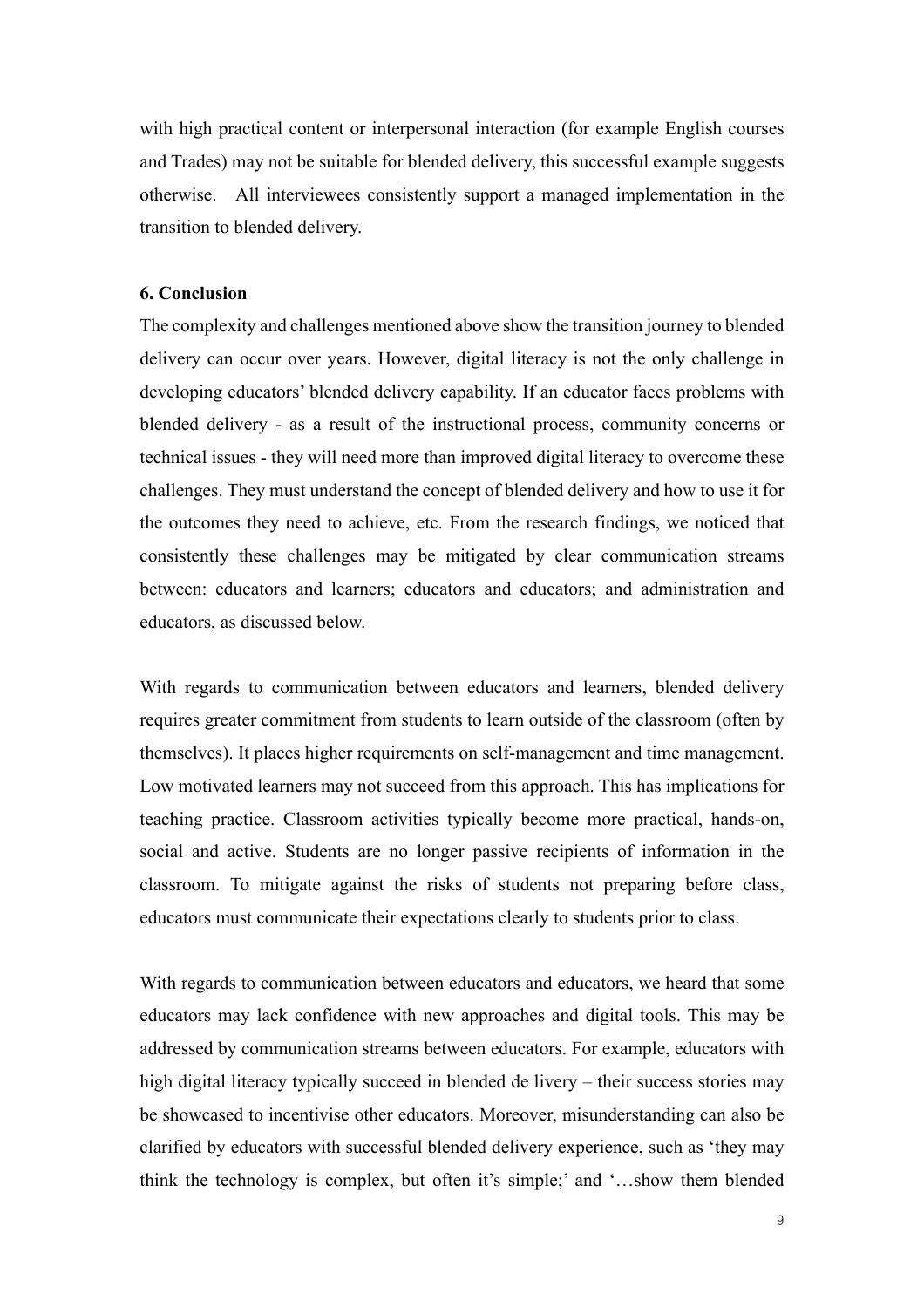delivery is a good easy way' (interview in-identified notes, 2017)

With regards to communication between administrators and educators, our findings support Ocak (2010) who suggests that faculties require continuous support from administrators to overcome the challenges of teaching blended courses. Clear policy and strong leadership provided by institutions can promote the implementation of blended delivery and shorten the adaptation time. Communication during the transition to blended delivery is critical. This includes listening to educators and addressing myths and misconceptions of blended delivery upfront to reach a shared and simple understanding of what it is and why it is important. With TAFE Queensland we have heard that the rationale for a transition to blended delivery is to improve the learning experience, it is not driven by 'teaching online'.

Communication may be delivered by training, but interviewees raised concerns about a lack of time and funds. We support the TAFE Queensland Centre for Learning and Teaching recommendation that training programs allow educators sufficient time to:

- fully understand the concept of blended learning;
- develop digital literacy skills;
- identify courses which suit a blended approach and redesign their learning and teaching strategies accordingly; and
- develop the confidence to implement blended delivery within their specific context (and within any identified technology constraints).

The Centre for Learning and Teaching advise that effort is required to communicate the benefits of a blended approach not only to educators but also to students, and also importantly, to employers. Supporting students who would benefit from enhanced digital literacy and self-management skills to be able to thrive in a blended learning environment must also be considered.

In short, increasing the adoption and implementation of blended learning across TAFE Queensland needs a well-considered approach and a significant investment from the organisation if it is to be successful.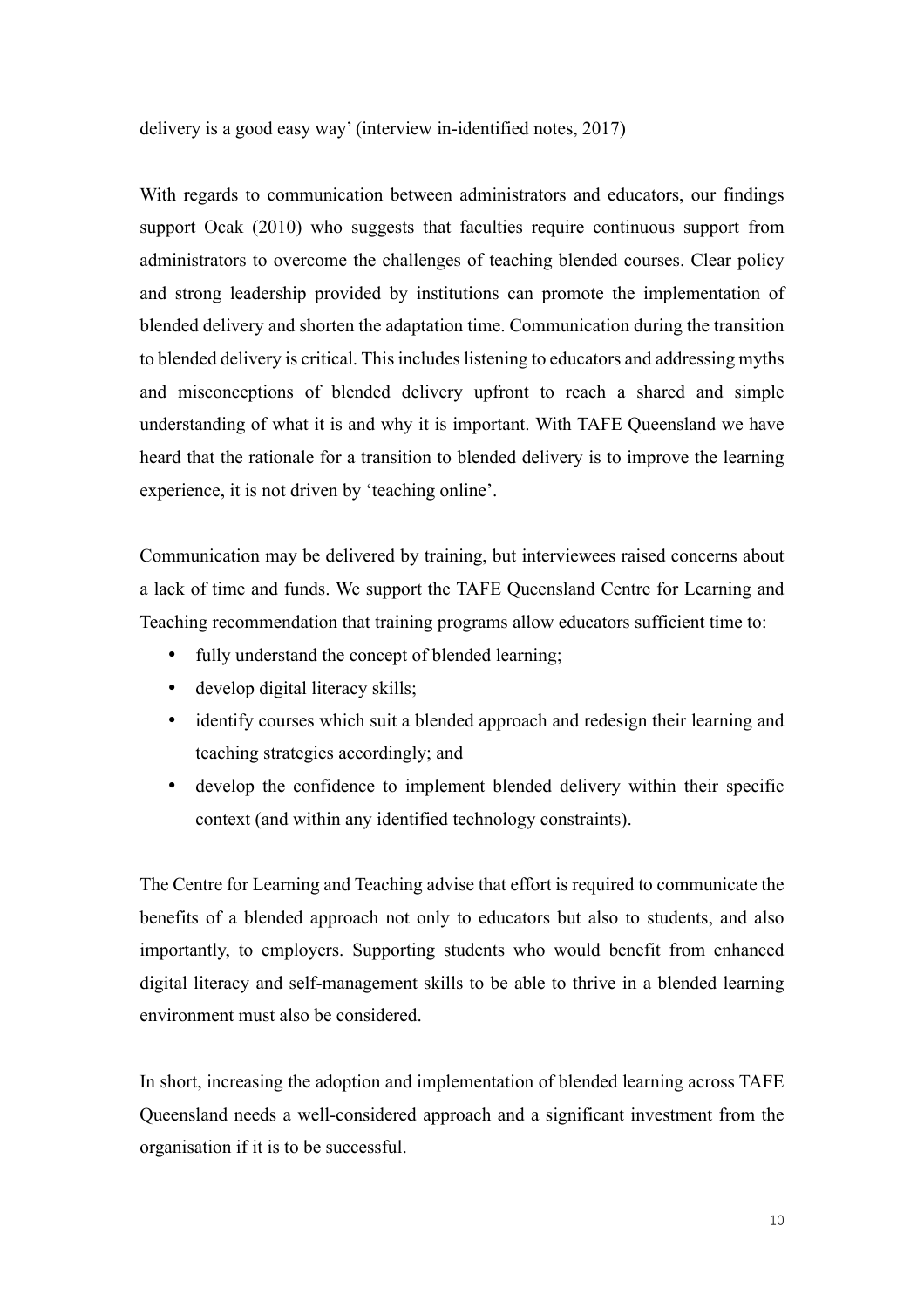#### **Reference**

Allen, I. etal (2016). Online Report Card. Babson Survey Research Group. Retrieved from http://onlinelearningsurvey.com/reports/onlinereportcard.pdf

D. Randy. G., & Heather. K. (2004). Blended learning: Uncovering its transformative potential in higher education. *Internet and Higher Education* 7, *95-105,*  doi:10.1016/j.iheduc.2004.02.001

Driscoll, M. (2002). *Blended learning: Let's get beyond the hype. Learning and training innovations newsline.* Retrieved from https://www-07.ibm.com/services/pdf/blended\_learning.pdf

Dziuban, C., & Moskal, P. (2001). *Distributed learning impact evaluation. Research initiative for teaching effectiveness.* Retrieved from https://cdl.ucf.edu/research/

Dziuban, C., Moskal, P., & Hartman, J. (2004). *Blended learning. Educase Review*, 7,  $1 - 12$ .

Graham, R. G. (2006). Definition, current trends and future directions. In C. J. Bonk, & C. Graham (Eds.), *The handbook of blended learning: Global perspectives, local designs* (pp. 3-21). San Francisco, CA: Pfeiffer Publications.

Jagannathan, S. (2006). Global perspectives, local design of e-courses. In C. J. Bonk, & C. Graham (Eds.), *The handbook of blended learning: Global perspectives, local designs* (pp. 444–458). San Francisco, CA: Pfeiffer Publications.

Fitzgibbon K. & Jones N. (2004) *Jumping the hurdles: challenges of staff development delivered in a blended learning environment*. Journal of Educational Media, 29:1, 25-35.

Fiona, H. (2012). *Assessing the Cost-effectiveness of Online and Blended Learning. PACE Seminar.* [PDF document]*.* Retrieved from Lecture Notes Online Web site: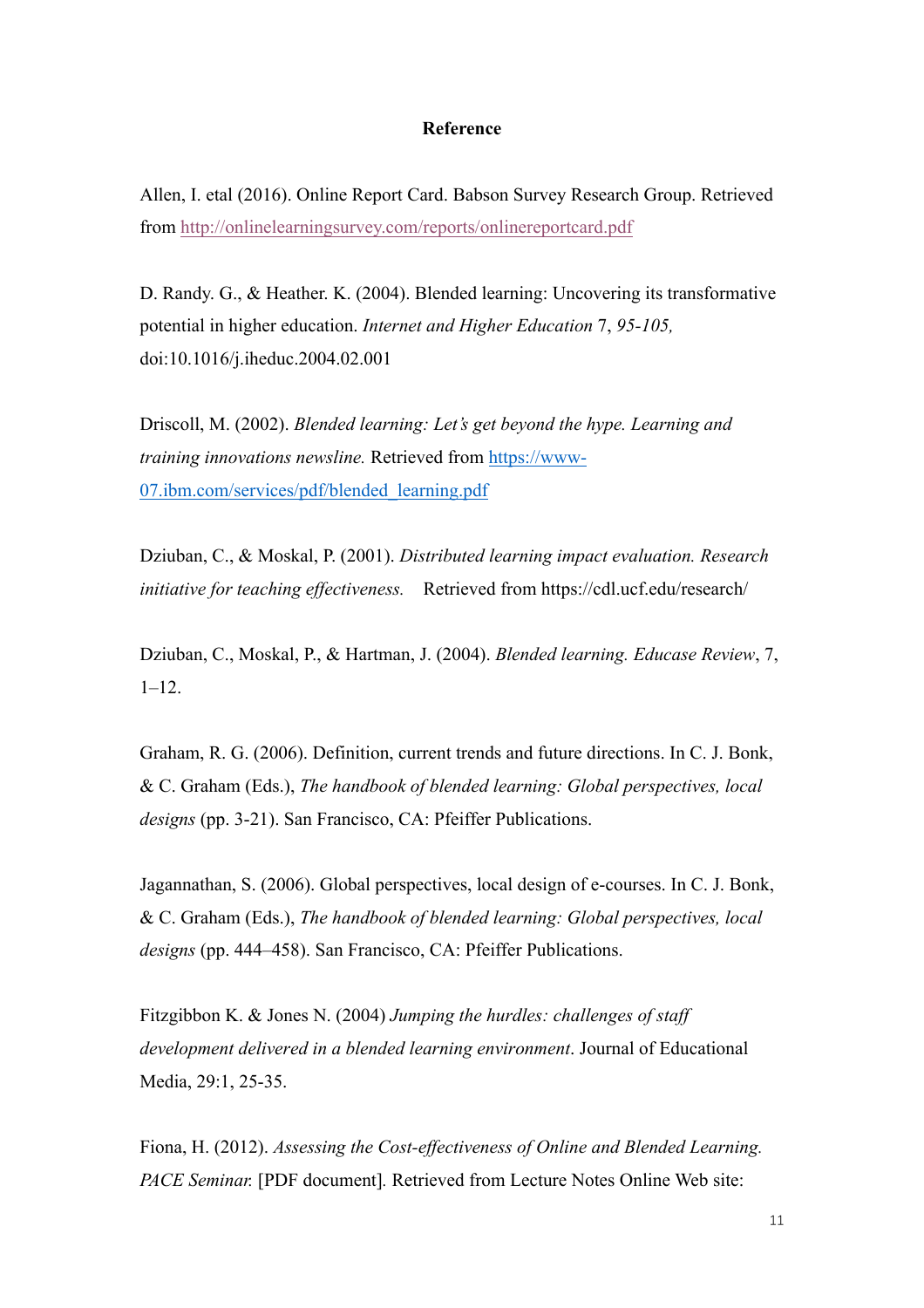#### < http://cbcse.org/wordpress/wp-

# content/uploads/2012/12/HollandsPACE6Dec2012.pdf>

Ocak, M. (2011). *Why are faculty members not teaching blended courses? Insights from faculty members* Computers & Education 56. (689-699).

Niemiec, M. (2006). *Blended learning success considerations.* Paper presented at the Sloan-C Workshop on Blended Learning and Higher Education. 12-th Sloan-C International Conference on Asynchronous Learning Networks. Orlando, FL.

Rooney, J. E. (2003). Blending learning opportunities to enhance educational programming and meetings. *Association Management,* 55(5), 26–32.

Rovai, A. P., & Jordan, H. M. (2004). Blended Learning and Sense of Community: a comparative analysis with traditional and fully online graduate courses. *International Review of Research in Open and Distance Learning*, 5(2), 1–13.

Sener, J. (2015). *Definitions of E-Learning Courses and Programs.* Version 2.0. Online Learning Consortium, 7 July. Retrieved from https://onlinelearningconsortium.org/updated-e-learning-definitions-2/

Sharpe, R., Benfield, G., Roberts, G., & Francis, R. (2006). *The undergraduate experience of blended e-learning: A review of UK literature and practice.* The Higher Education Academy. Retrieved from

https://www.heacademy.ac.uk/system/files/sharpe\_benfield\_roberts\_francis\_0.pdf

Victoria Department of Education and Early Childhood Development. (2012). *Blended learning A synthesis of research findings in Victorian education 2006-2011.*  Retrieved from

http://www.education.vic.gov.au/Documents/about/research/blendedlearning.pdf

Young, J. R. (2002). Hybrid teaching seeks to end the divide between traditional and online instruction. *The Chronicles of Higher Education* March 22, A33.